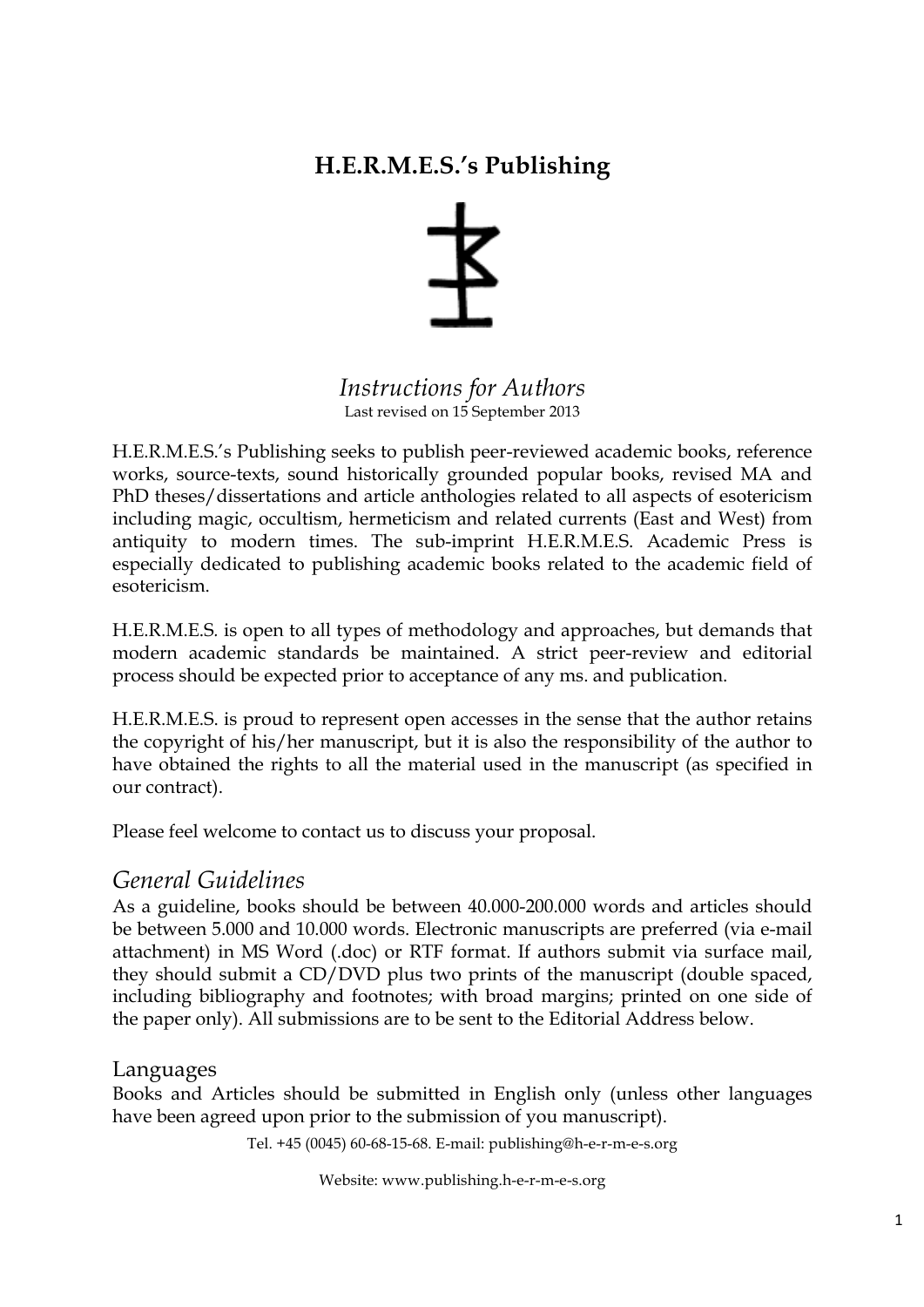## Abstracts and Autobiographical Statement

Books and articles should be accompanied by an abstract in English of approximately 100 and 150 words, as well as up to six selected key words. A short autobiographical statement mentioning the author's year of birth and institutional affiliation, if any, must accompany every submitted book or article.

# *Manuscript guidelines*

#### Illustrations

Books and Articles may contain illustrations if these are clearly relevant to the argument, and referred to in the main text. Clearing permission for reproduction falls under the responsibilities of the author.

#### Notes and Bibliography

Articles must contain a complete alphabetically ordered bibliography at the end of the main text, according to the following format.

 *Books*: Author's last name, first name, A.B., *This is the Title of his Book: This is the Subtitle* (City: Publisher, Year).

 *Articles in Journals*: Author's last name, first name, A.B., 'This is the Title of the Article', *Journal* 5:1, Year, pp. (100-120).

 *Articles in Books*: Author's last name, first name, A.B., 'This is the Title of the Article', in: Editor's first name, last name (ed.), *This is the Title of the Collective Volume* (City: Publisher, Year), pp. (100-120).

Footnotes should be numbered consecutively for the whole book or article. They must refer to the bibliography by giving the author's family name. The first time a book is used in a new chapter it should be referred to in full, as in the bibliography, but first name first, thereafter an abbreviated title of the publication can be used, followed by page nr(s). For example:

 *Books*: Author (last name), *Title Words*, 112. *Articles*: Author (last name), 'Title Words', 112-113. *Articles in Books*: Author (last name), 'Title Words', 112-113.

### Style Issues

- Always use single quotation marks (') for relatively short direct quotations. Longer quotations should be presented as a separate block of text, indented on the left, preceded and followed by a blank line, and printed in characters of normal size; such longer quotations are *not* enclosed in quotation marks. Double quotation marks ("") are reserved for single words, concepts or short phrases that are not a quotation. The use of these ("") should be kept to a minimum. Quotation marks should always precede punctuation marks.

Tel. +45 (0045) 60-68-15-68. E-mail: publishing@h-e-r-m-e-s.org

Website: www.publishing.h-e-r-m-e-s.org